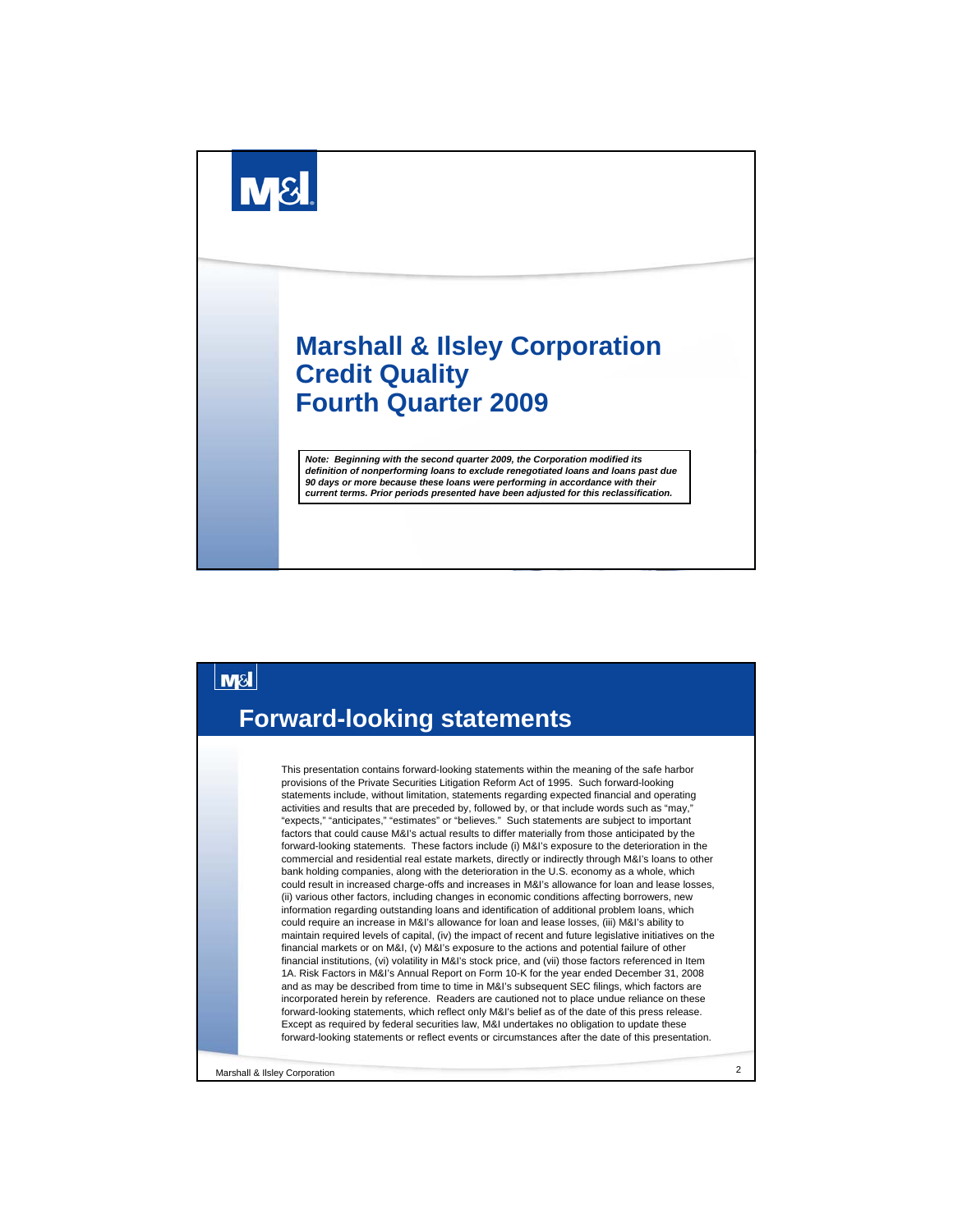

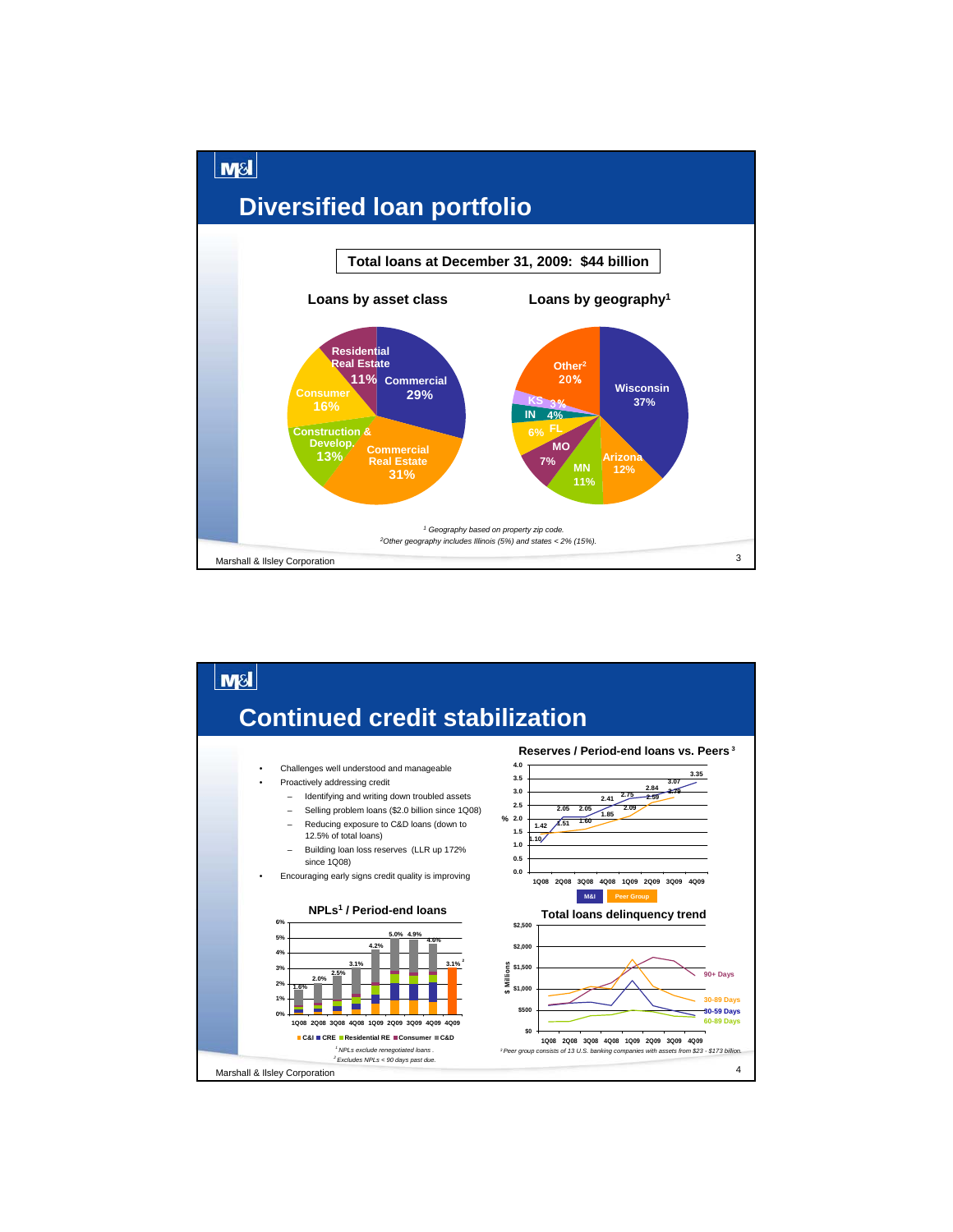

| <b>Strong reserve coverage</b>                                                                                                                                                                                                                                                                                                                                                                                                                               |                                                                                                                                                                                                                                                                                                                                                                                                                               |
|--------------------------------------------------------------------------------------------------------------------------------------------------------------------------------------------------------------------------------------------------------------------------------------------------------------------------------------------------------------------------------------------------------------------------------------------------------------|-------------------------------------------------------------------------------------------------------------------------------------------------------------------------------------------------------------------------------------------------------------------------------------------------------------------------------------------------------------------------------------------------------------------------------|
| Total nonperforming loans <sup>1</sup><br>- Unpaid principal balance<br>- Lifetime charge-offs<br>Ledger balance<br>Total reserve for loan & lease losses<br>Loan loss reserve coverage ratio                                                                                                                                                                                                                                                                | As of December 31, 2009<br>(\$ millions)<br>\$2.855<br>810<br>\$2.045<br>\$1.480<br>$75%^{2}$                                                                                                                                                                                                                                                                                                                                 |
| Nonperforming loans subject to specific<br>impairment analysis (FAS 114)<br>Total nonperforming loans<br>Unpaid principal balance<br>\$1,940<br>- Lifetime charge-offs<br>523<br>Ledger balance \$1,417<br>Reserves based on specific<br>impairment analysis \$283<br>Lifetime charge-offs result in 27% haircut<br>Note: Nonperforming loans > \$1 million are analyzed<br>for impairment on a quarterly basis and written down<br>to net realizable value. | Nonperforming loans NOT subject to specific<br>impairment analysis<br>Total nonperforming loans<br>Unpaid principal balance<br>\$915<br>Lifetime charge-offs<br>287<br>Ledger balance \$628<br>Reserves net of specific allocation \$1,197<br>Loan loss reserve coverage<br>ratio of loans not subject to<br>specific impairment analysis<br>1919<br><sup>1</sup> Includes \$58 million of nonperforming loans held for sale. |
| Marshall & Ilsley Corporation                                                                                                                                                                                                                                                                                                                                                                                                                                | <sup>2</sup> Loan loss coverage ratio excludes nonperforming loans held for sale.<br>6                                                                                                                                                                                                                                                                                                                                        |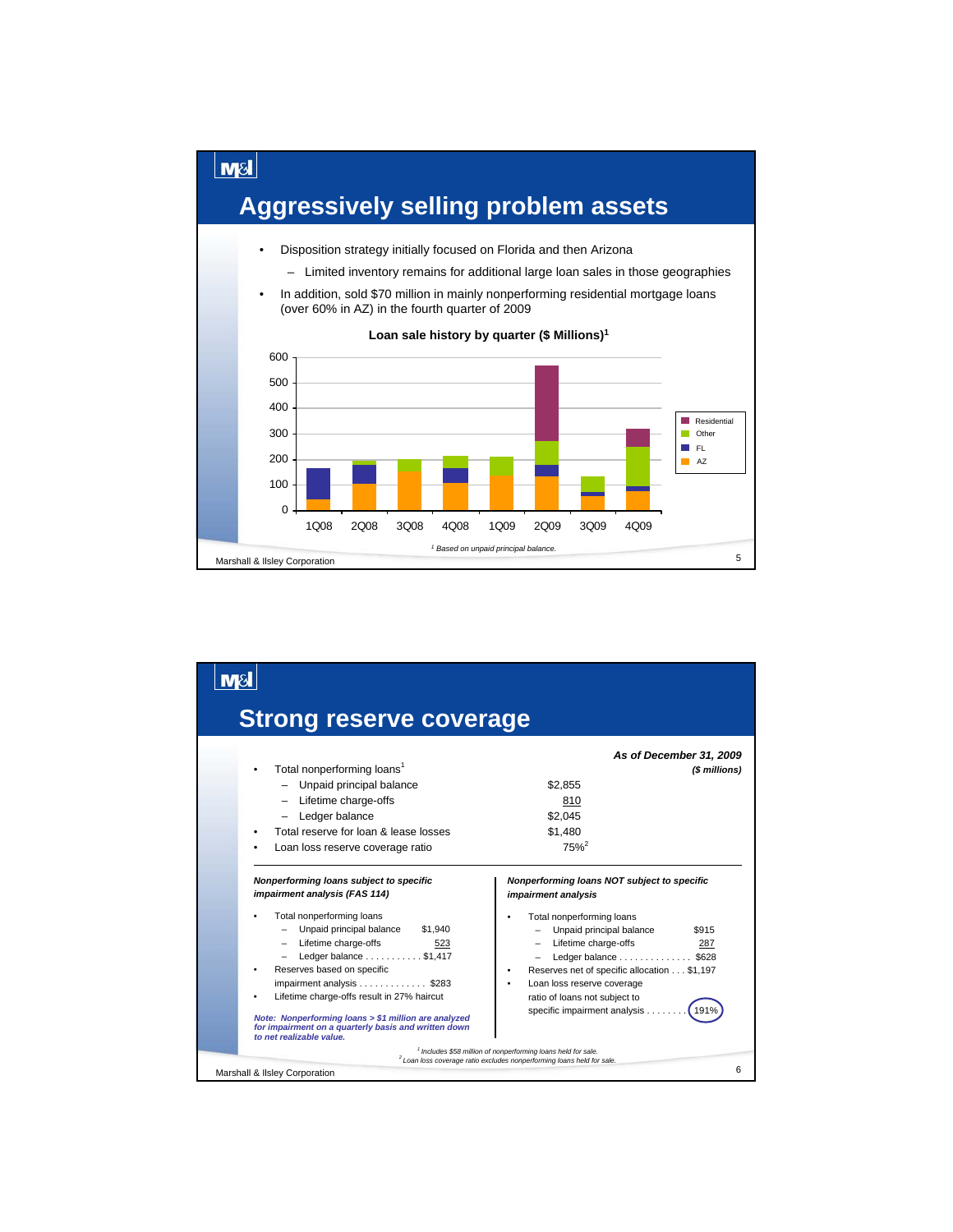## **Stabilizing inflows of nonperforming loans**

**M&I** 



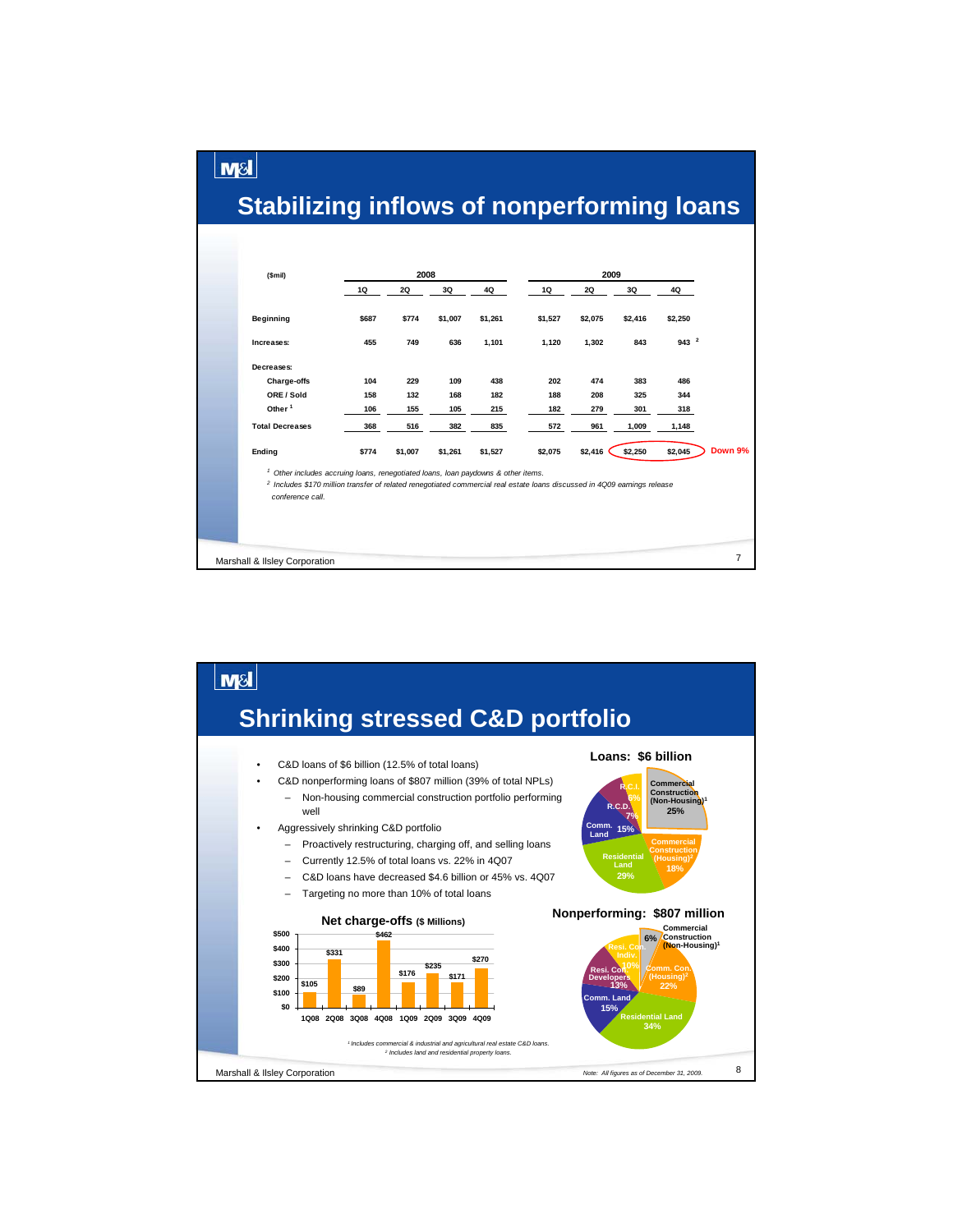

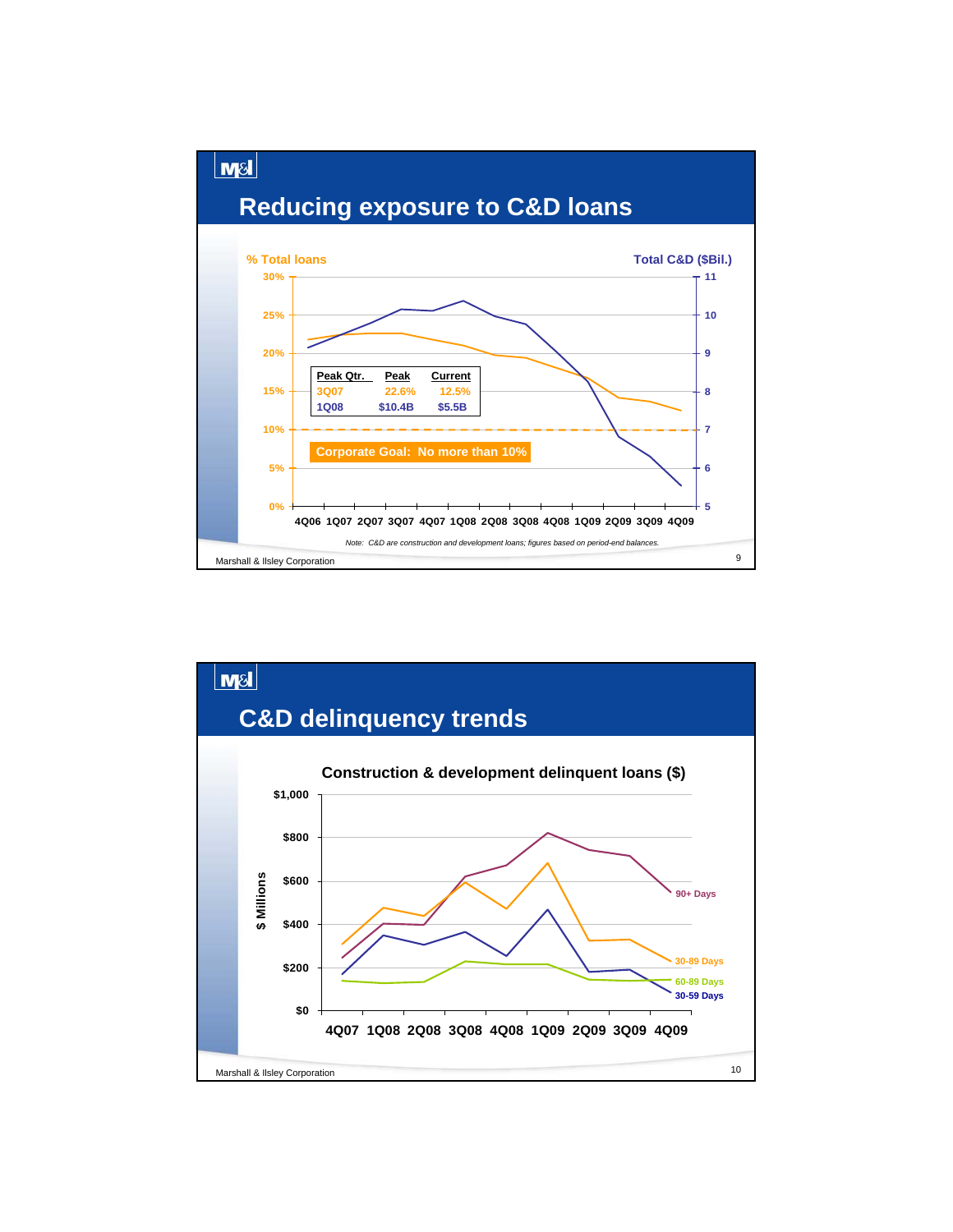

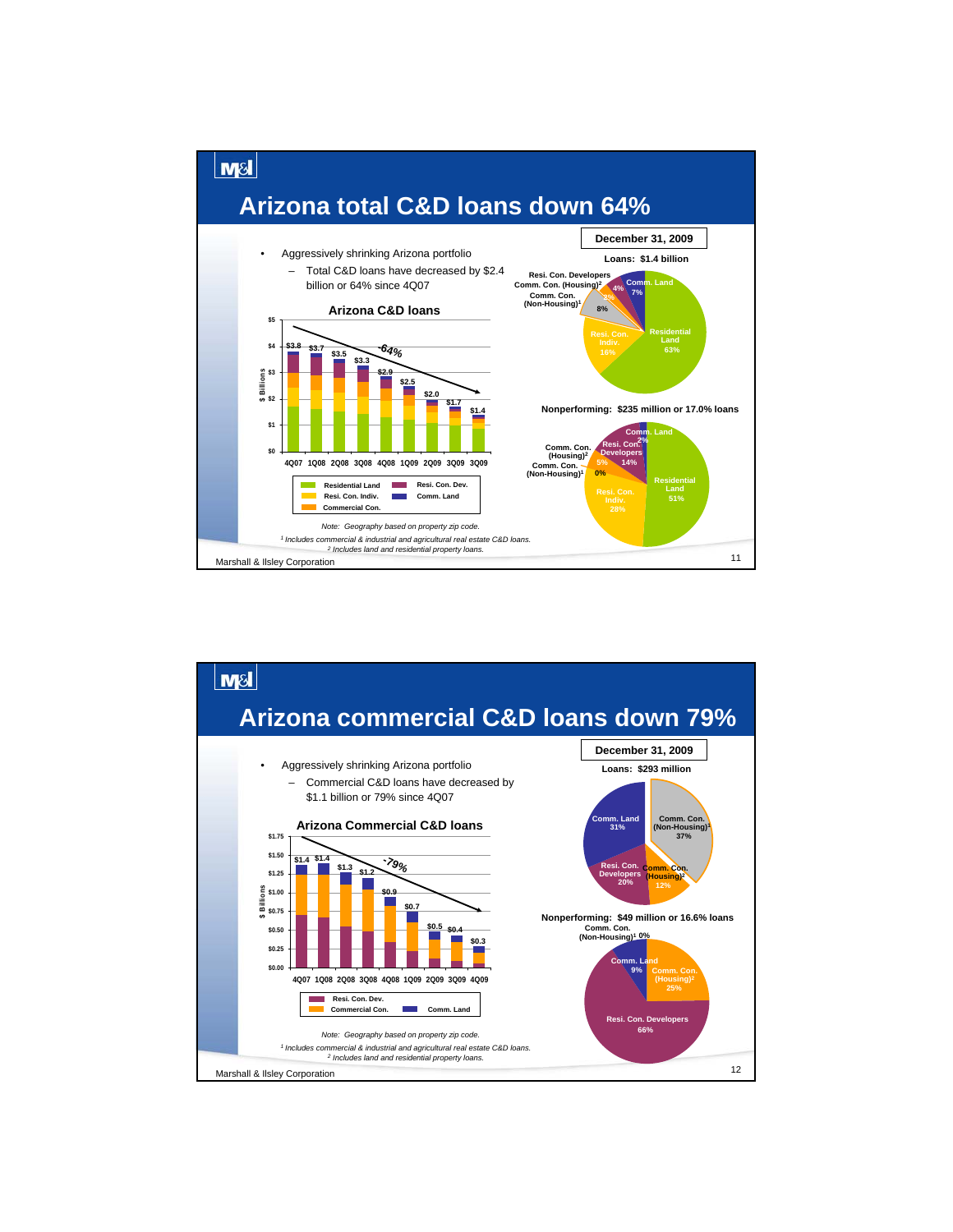

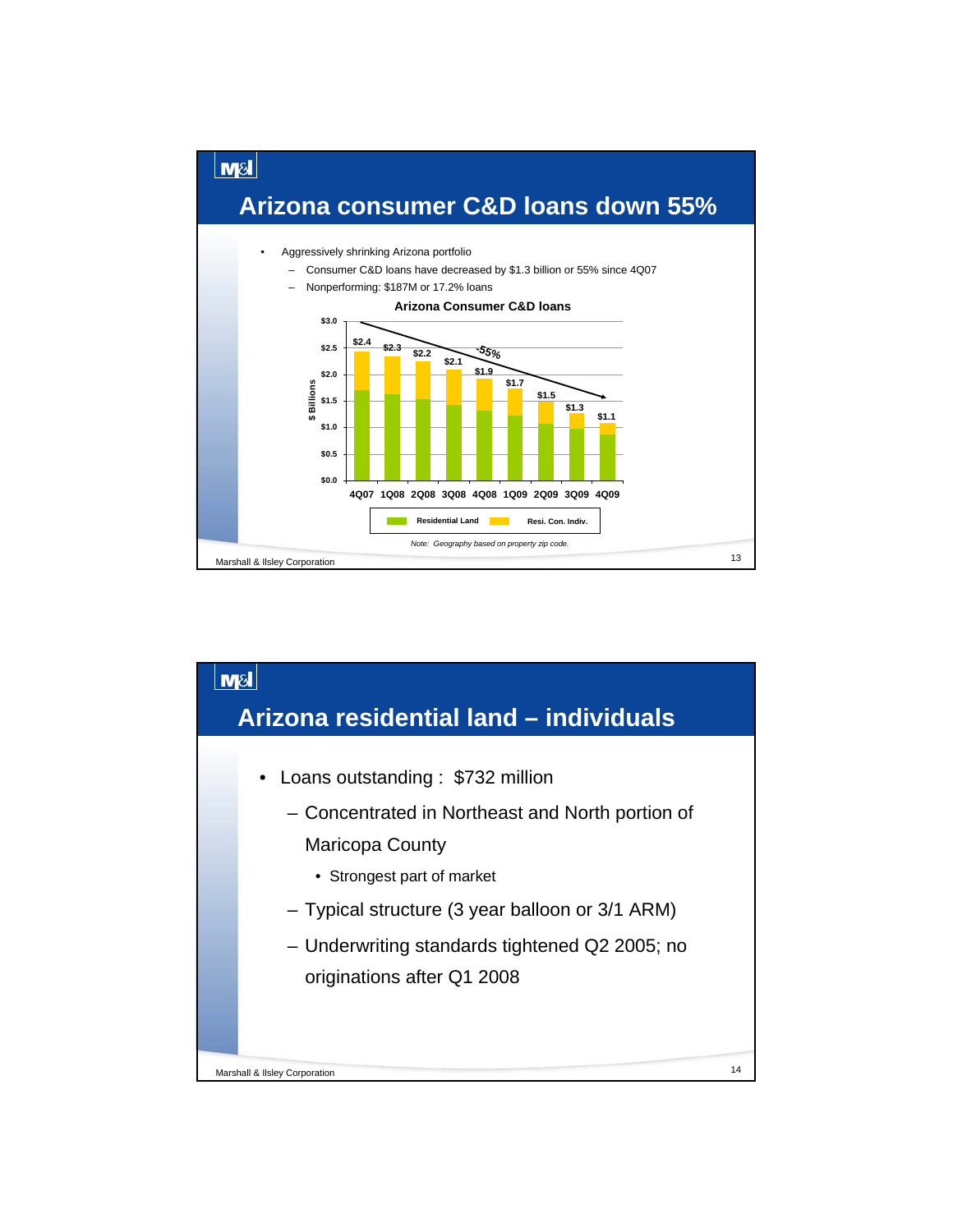

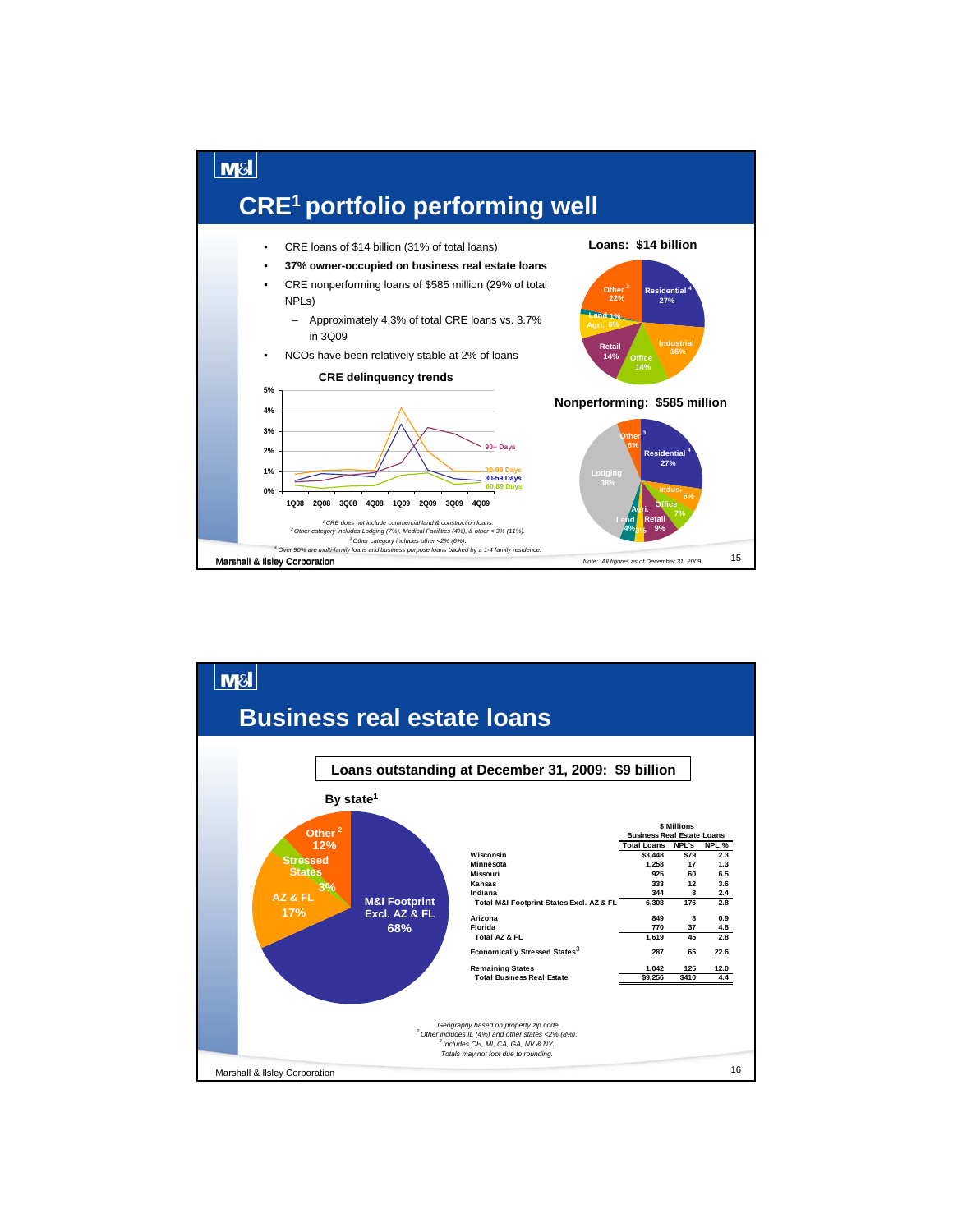

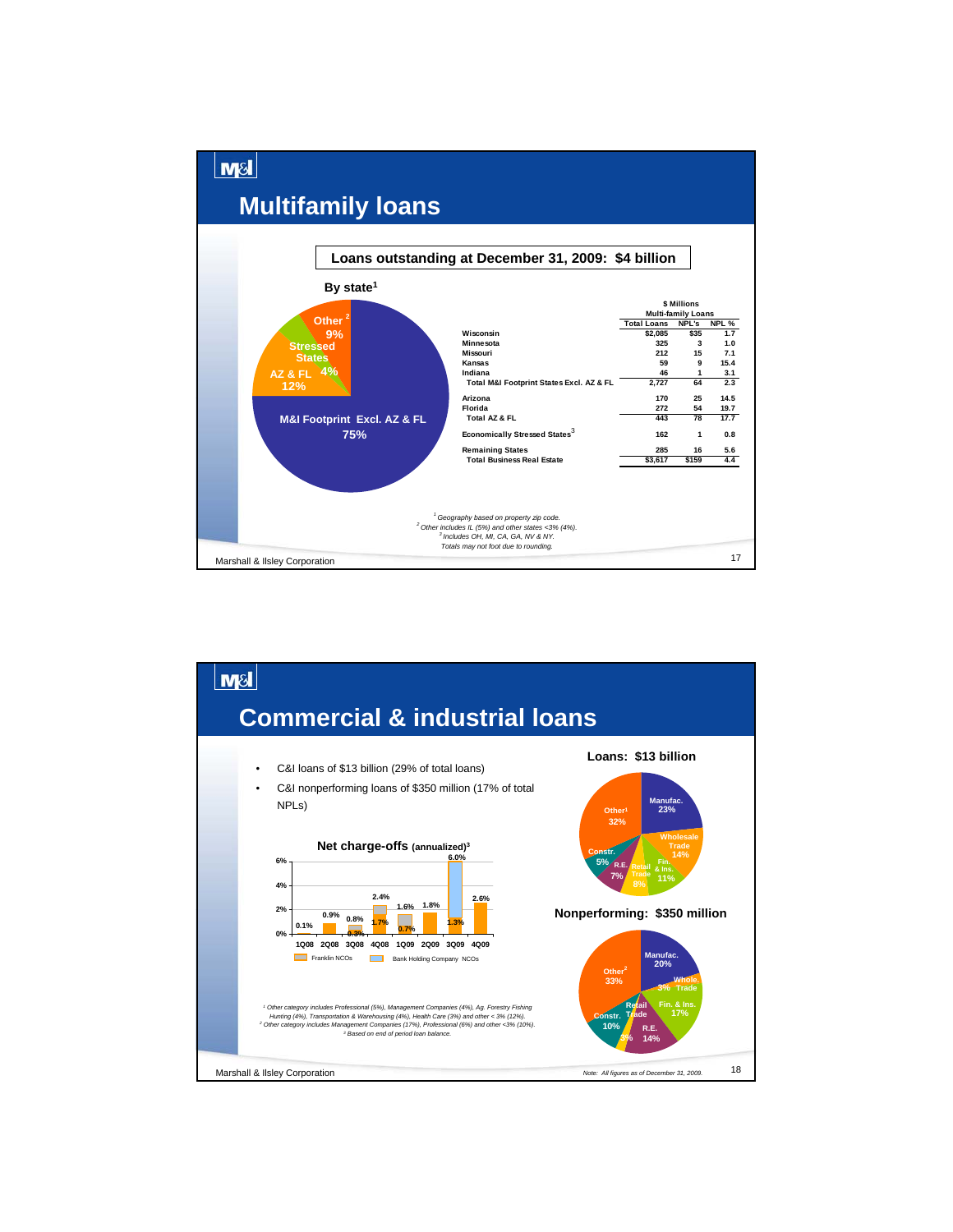

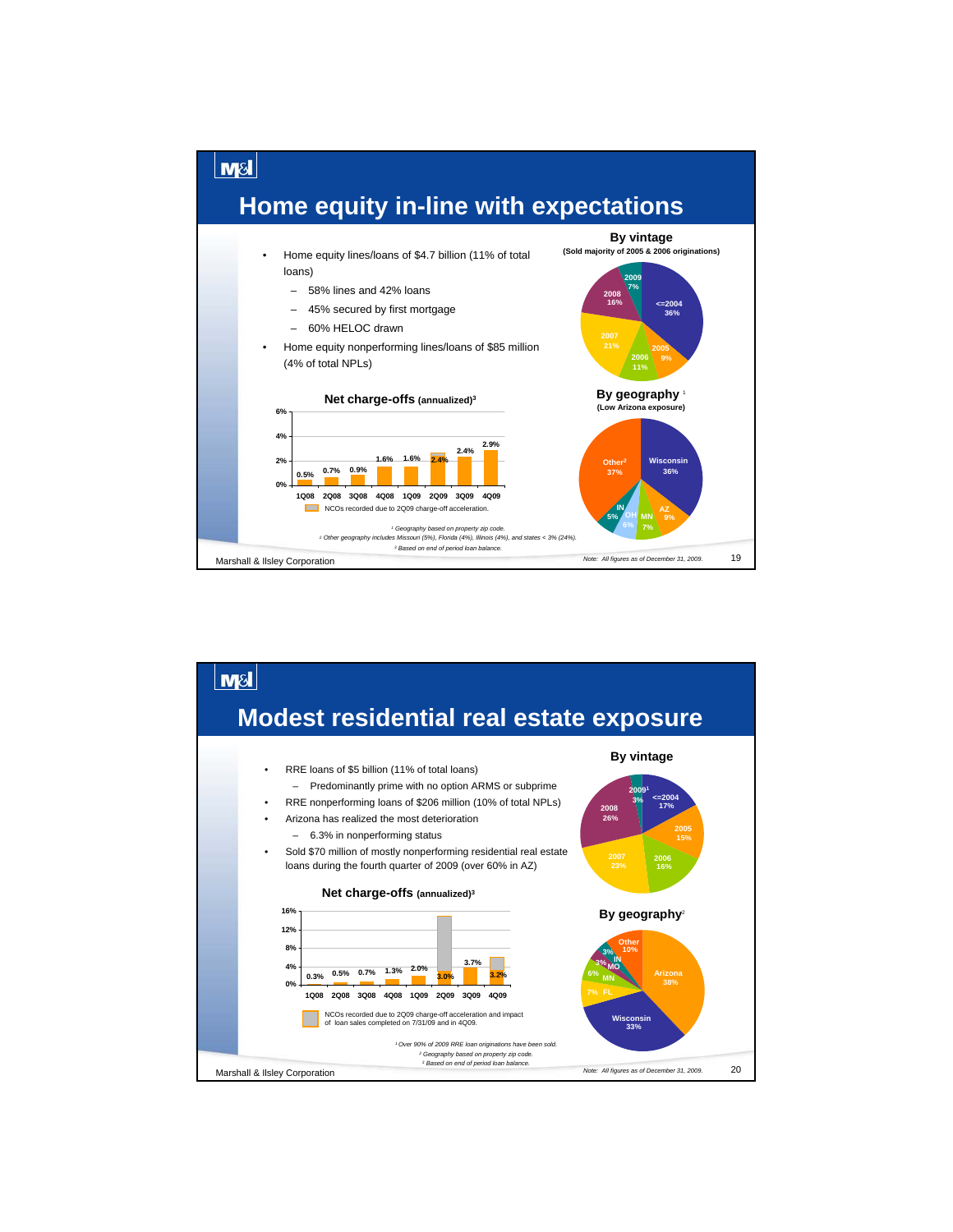

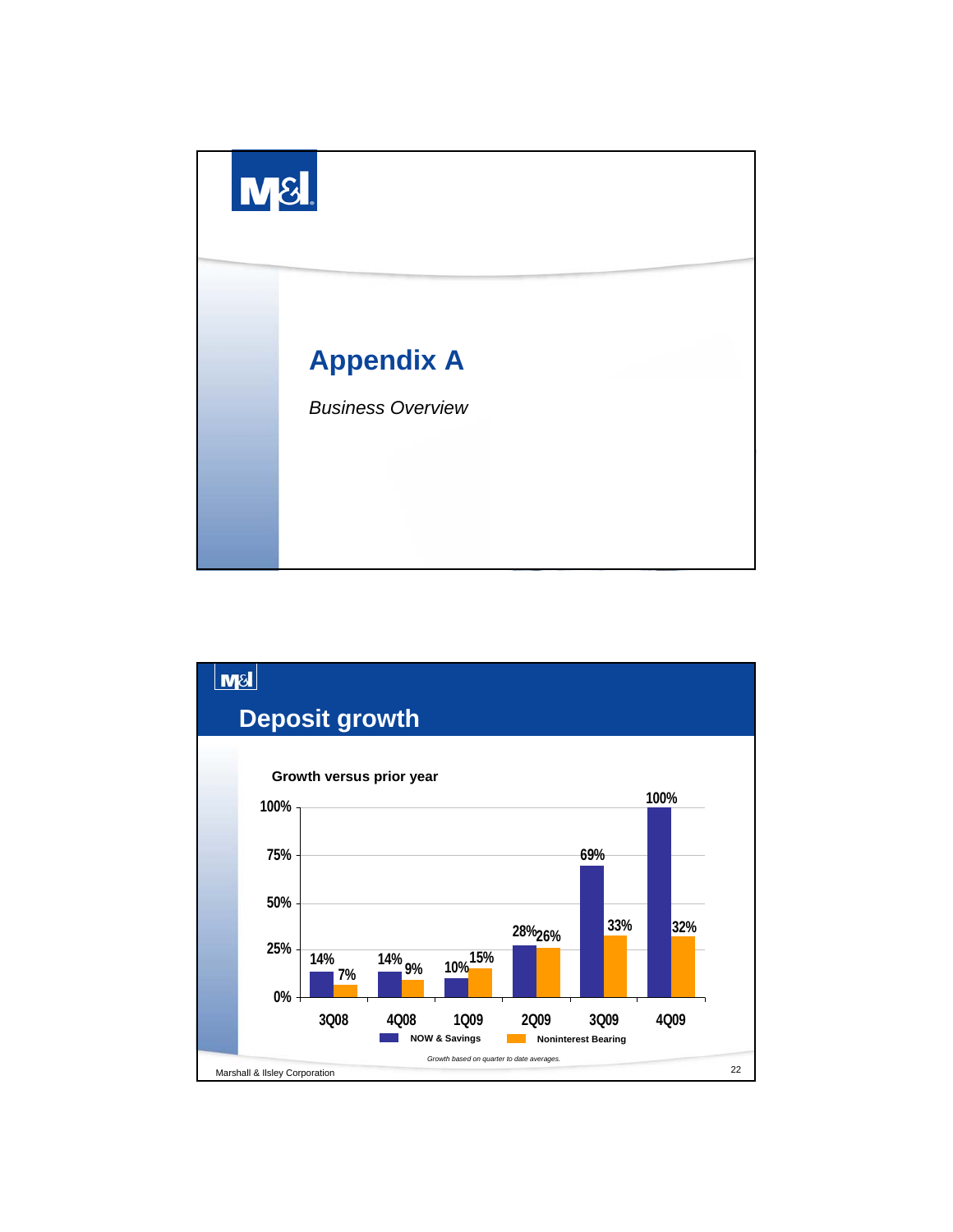

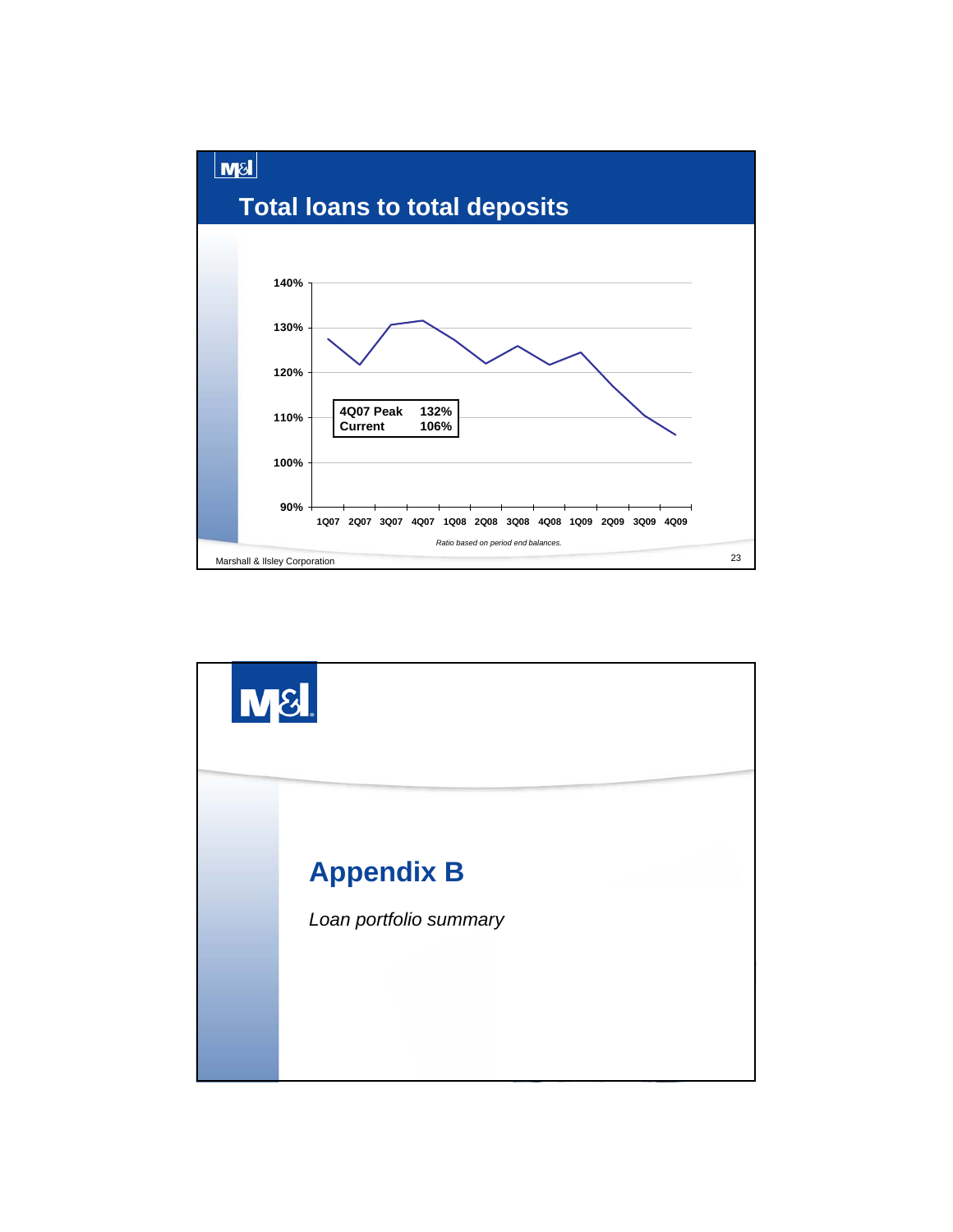

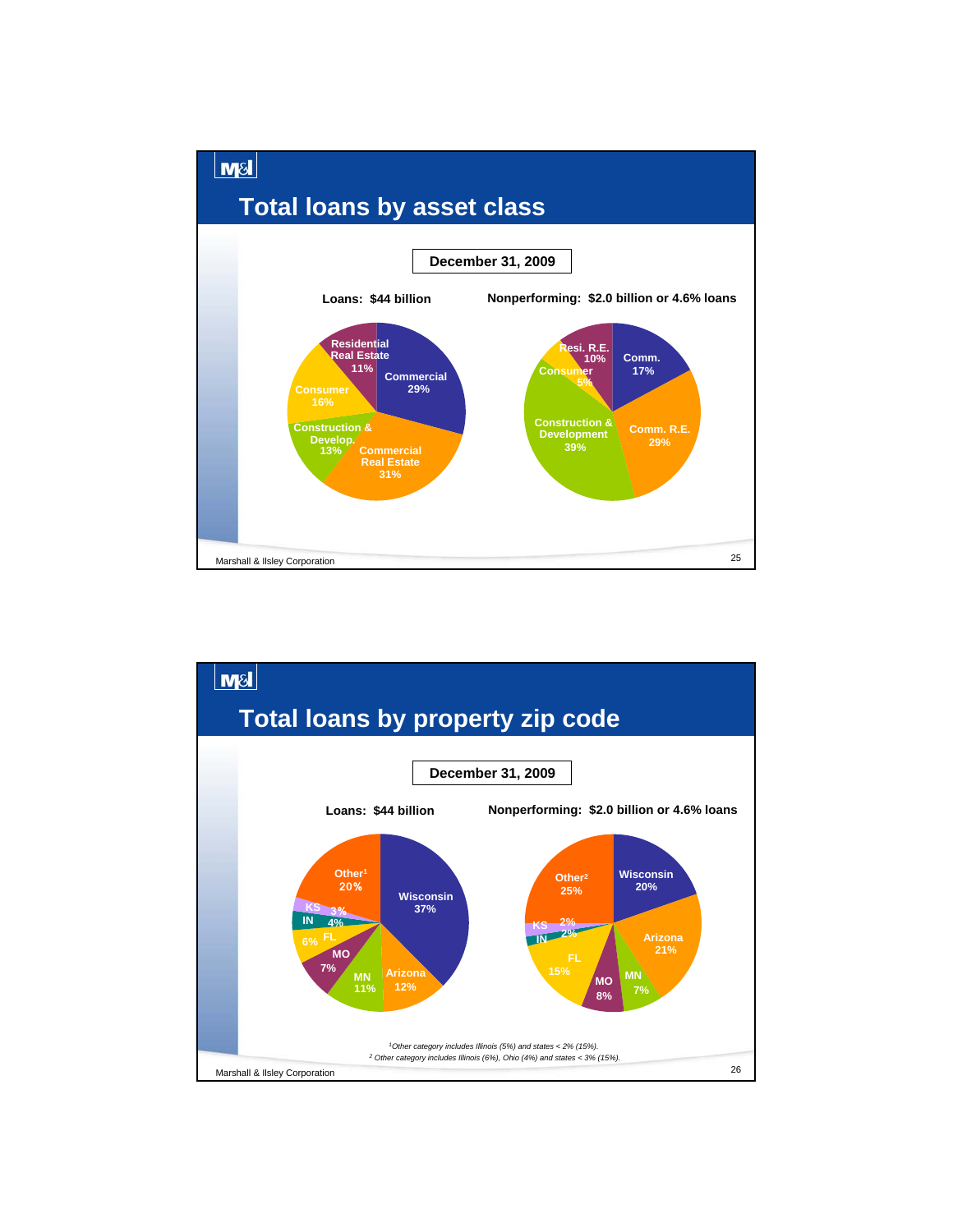

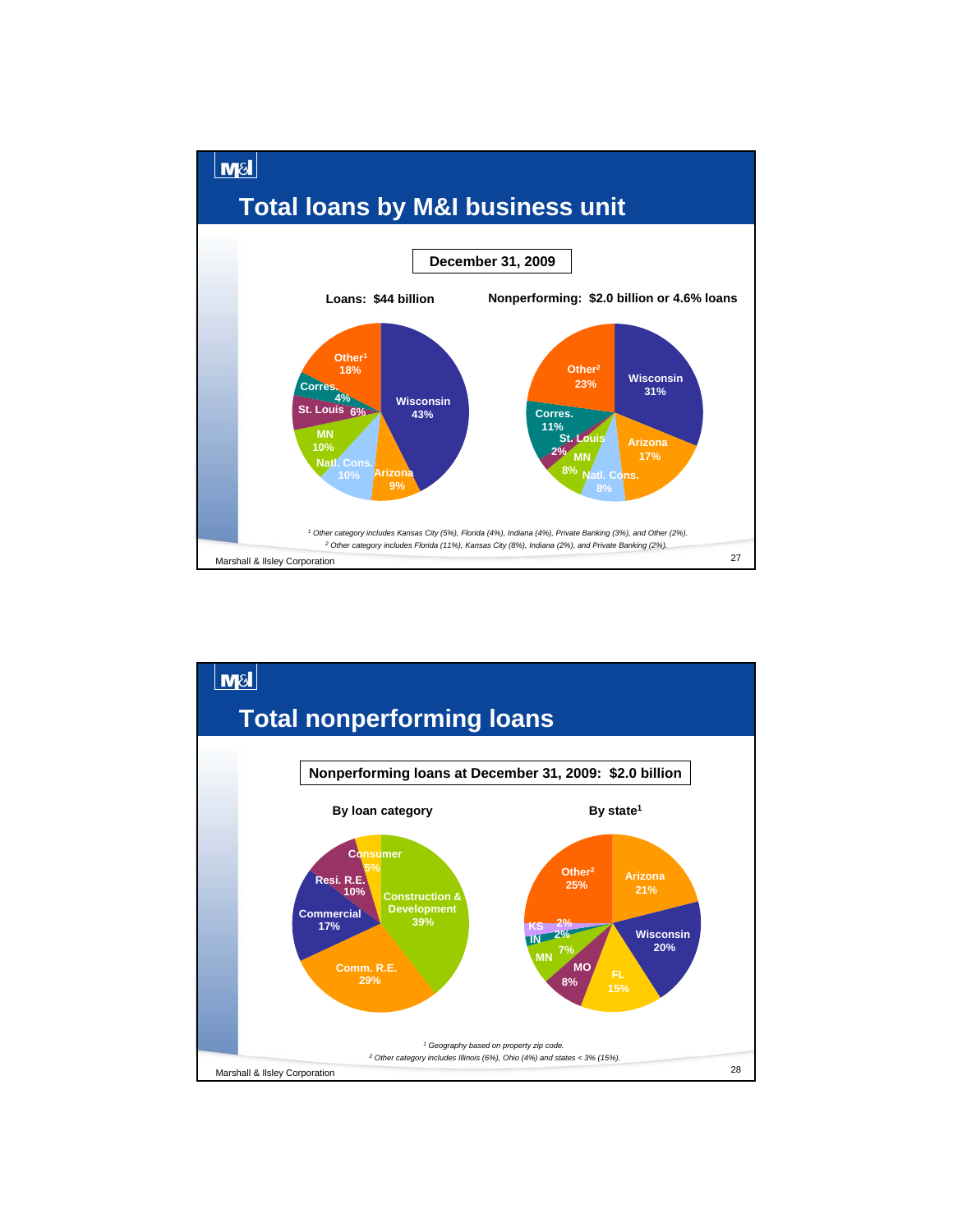

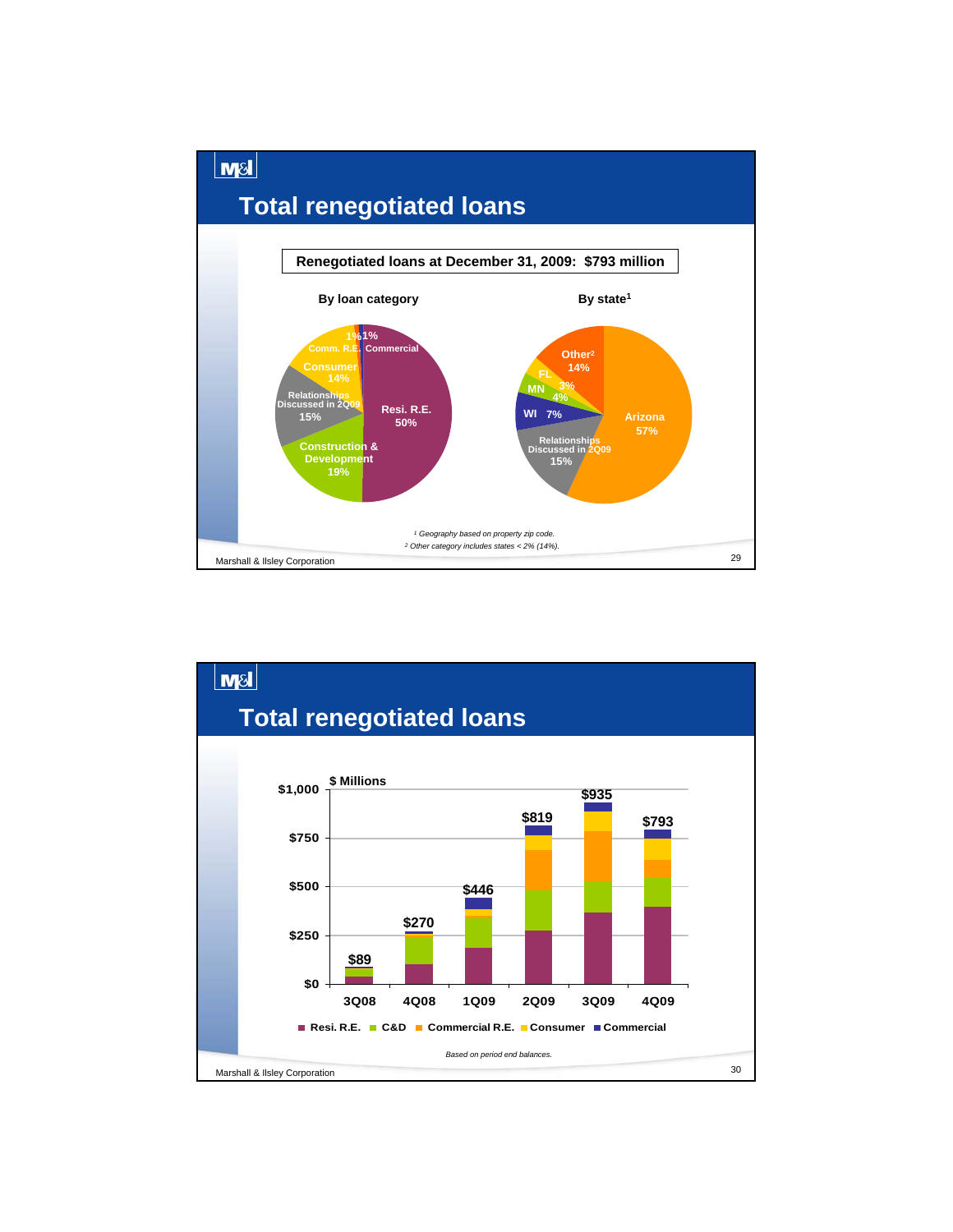

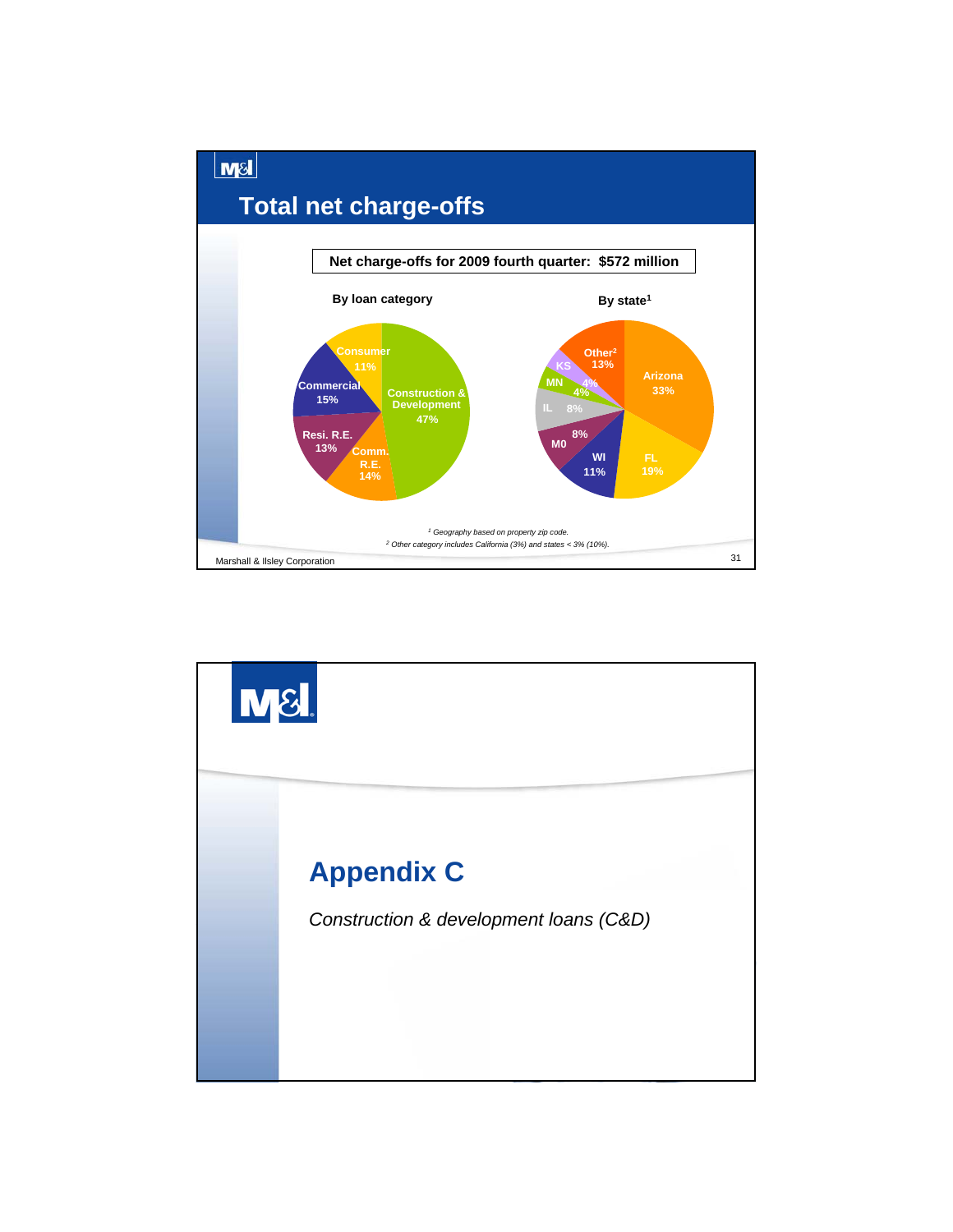

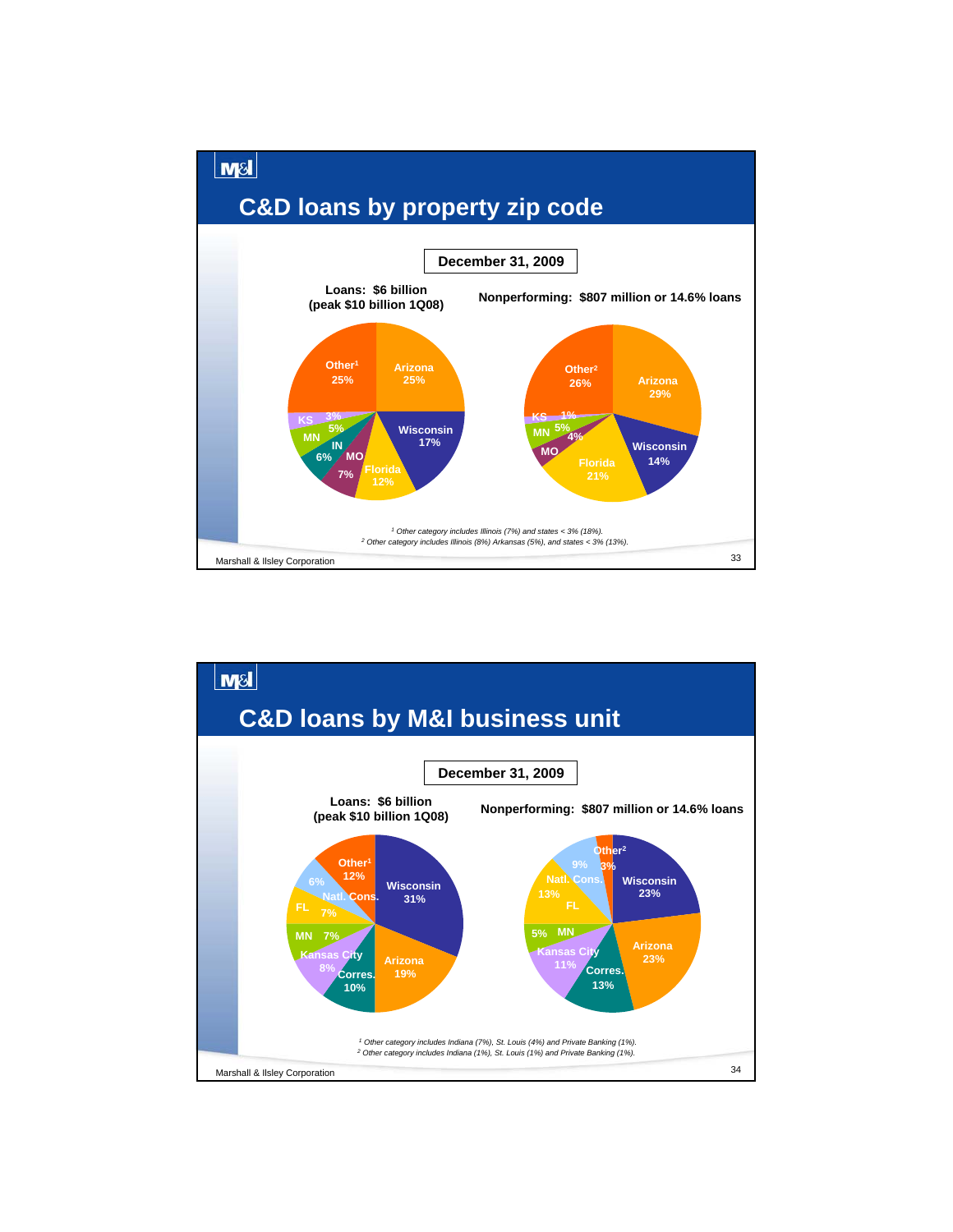

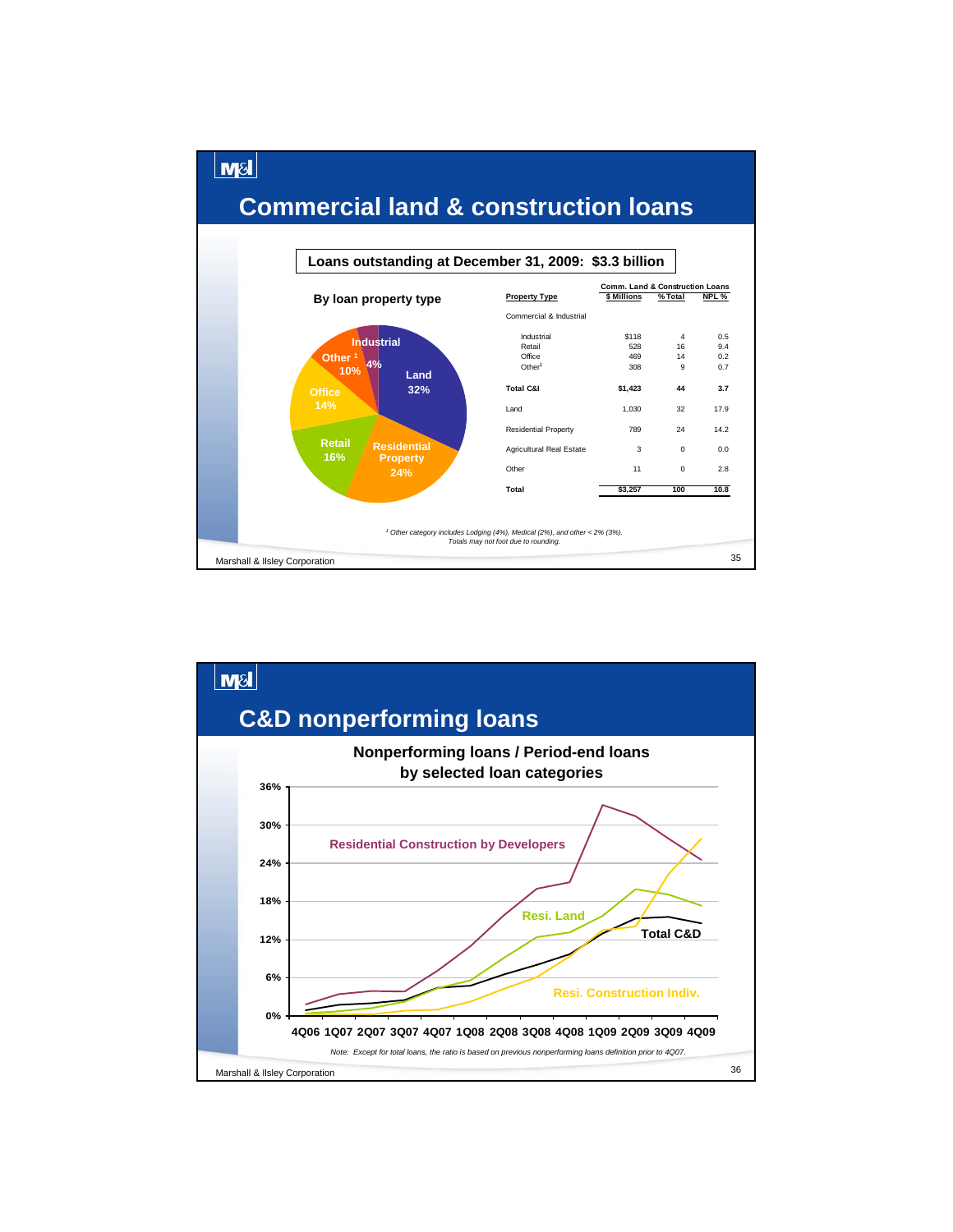

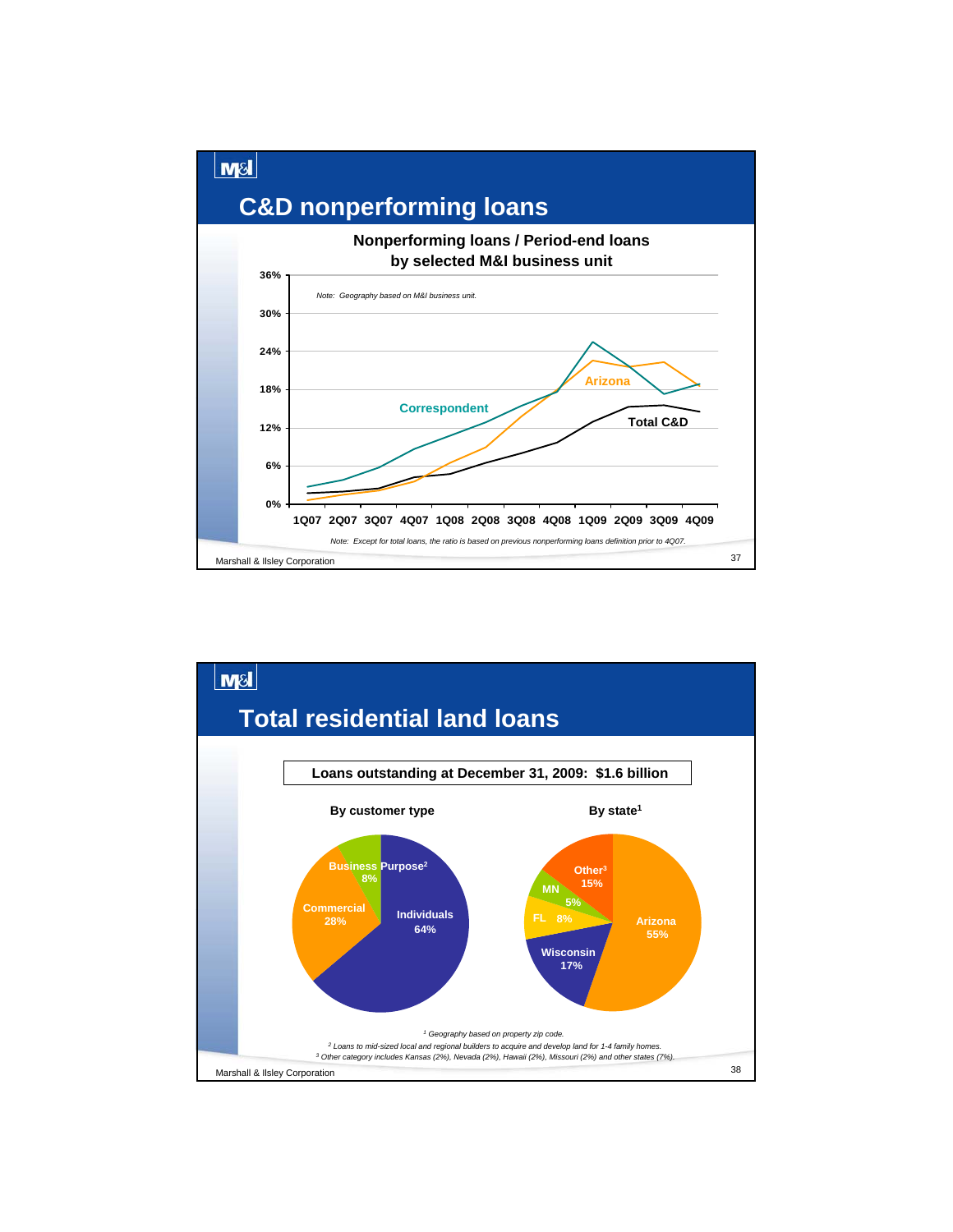

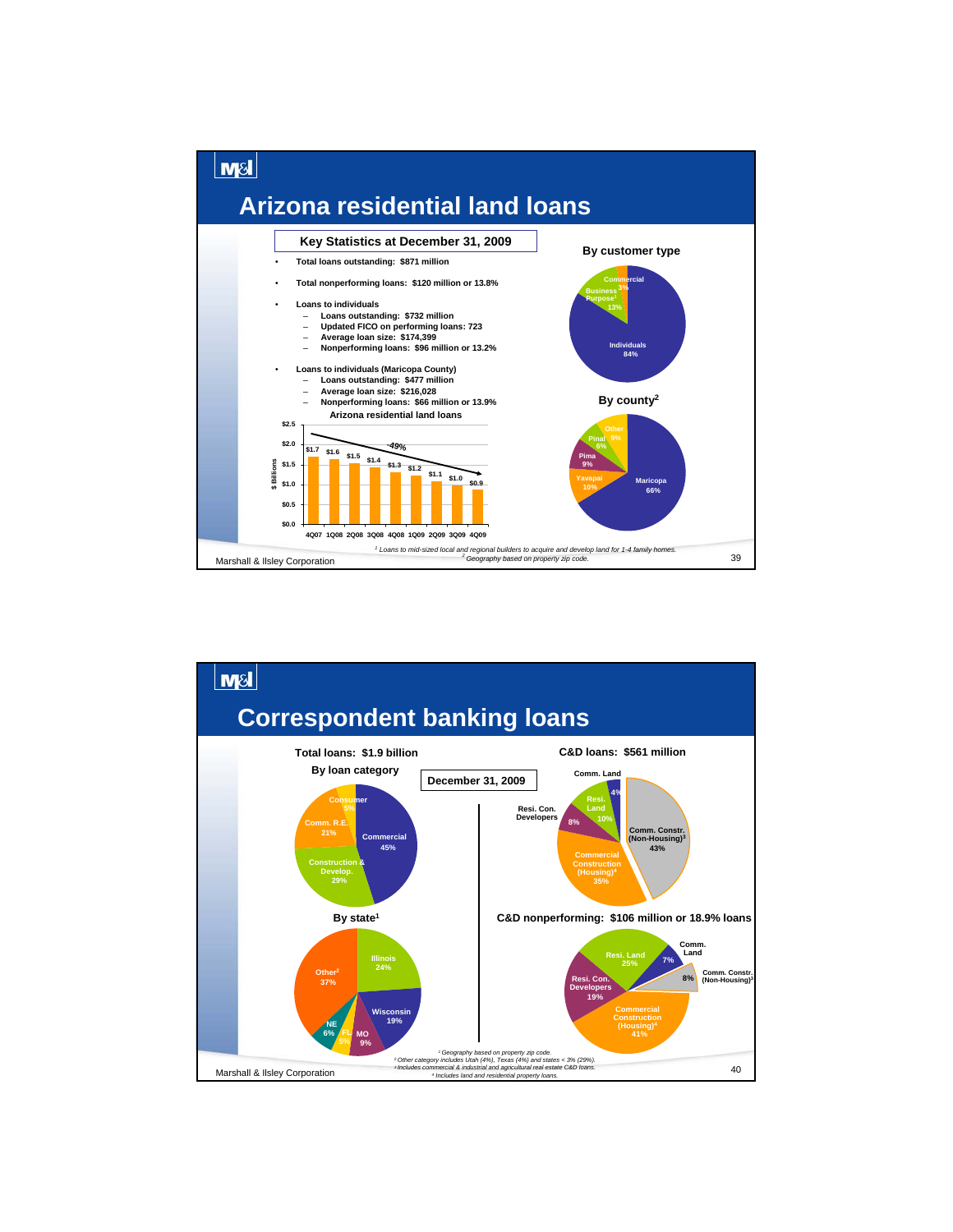

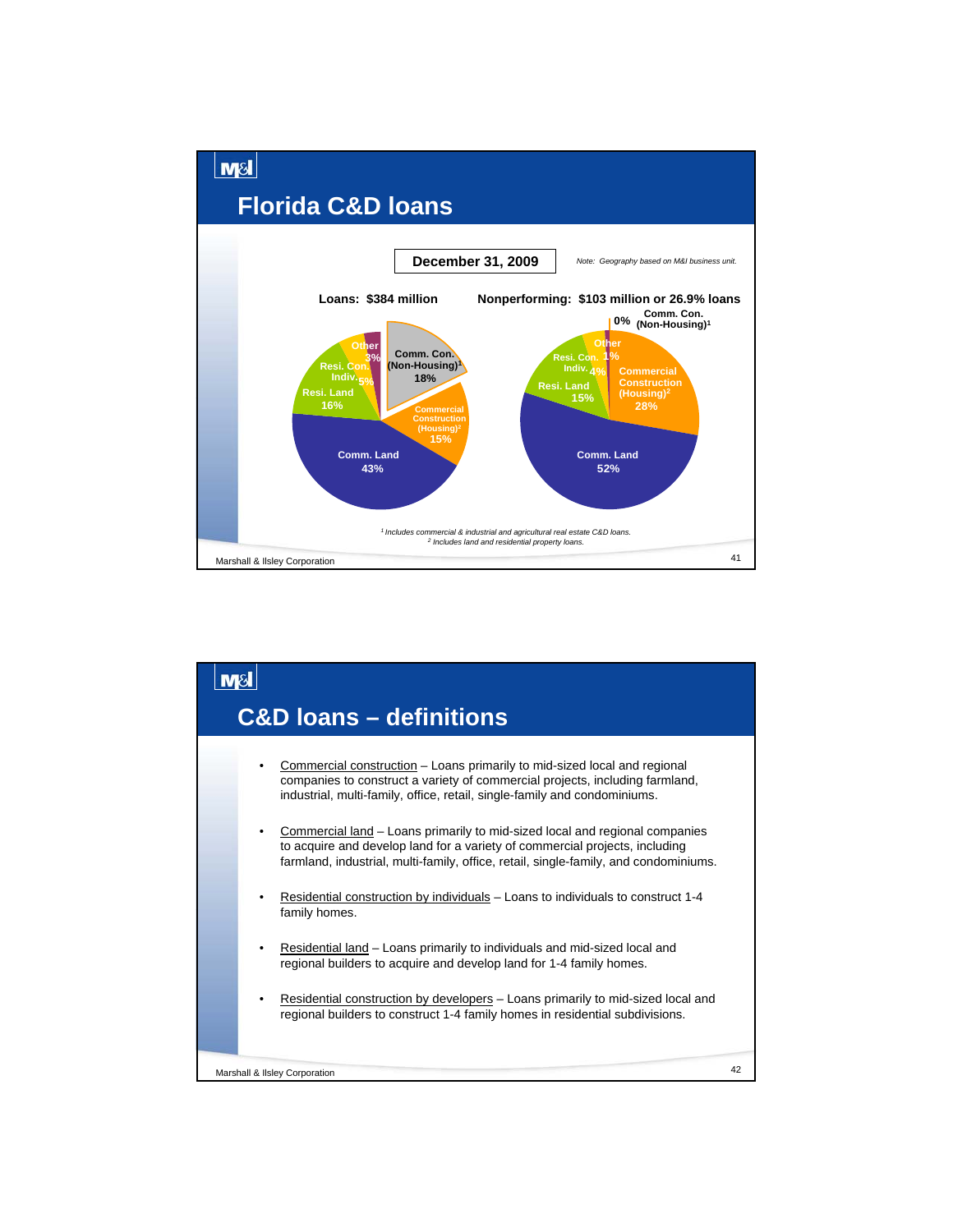

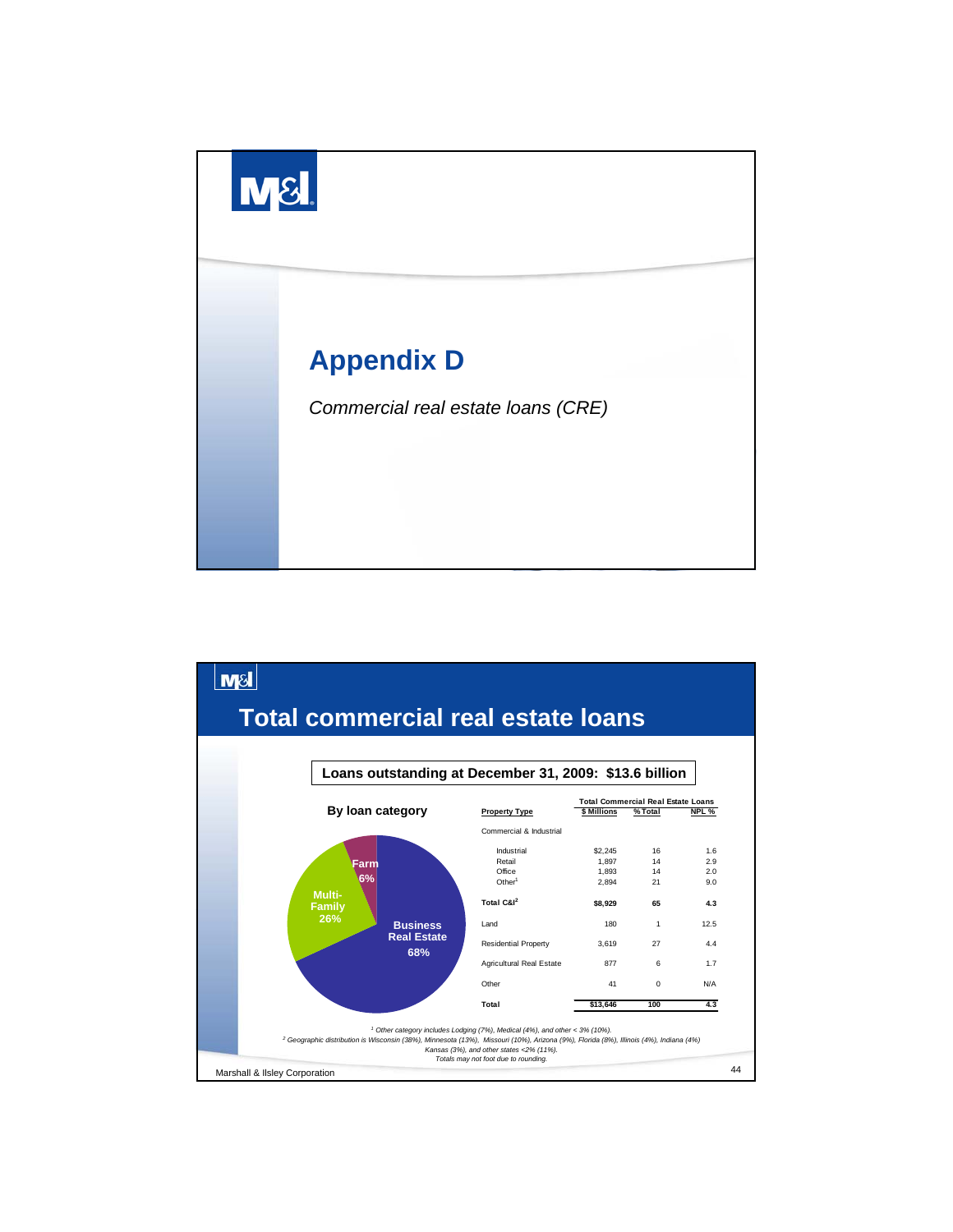

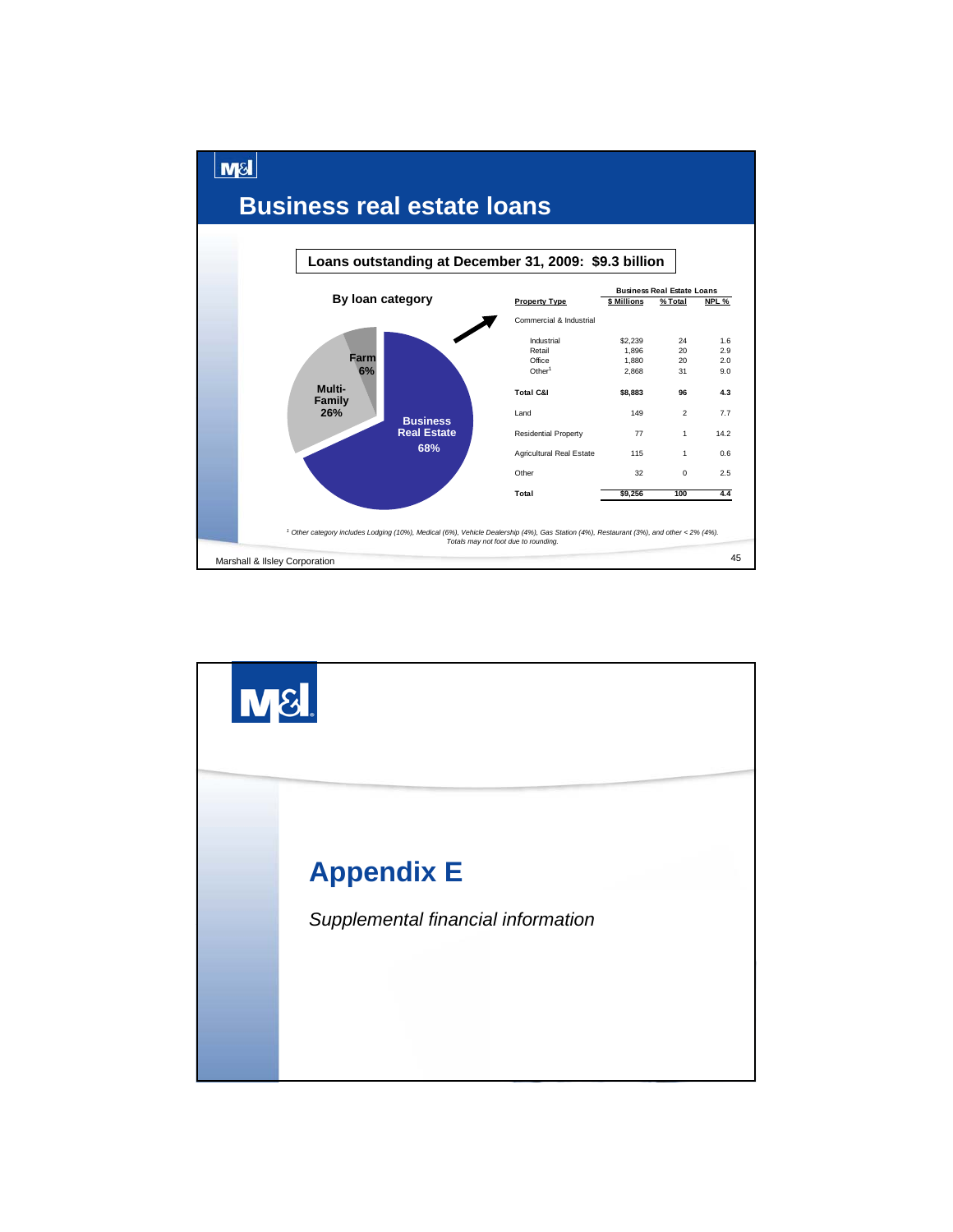# $\boxed{\text{MSI}}$

# **Loan portfolio statistics**

| <b>Total Loans</b>                                                                                                           | 1Q08        | <b>2Q08</b> | 3Q08     | 4Q08                                                        | 1Q09     | <b>2Q09</b> | 3Q09                                          | 4Q09     |
|------------------------------------------------------------------------------------------------------------------------------|-------------|-------------|----------|-------------------------------------------------------------|----------|-------------|-----------------------------------------------|----------|
| Period-end loans (\$ millions)                                                                                               | 49.300.4    | 50.232.5    | 50.417.2 | 49.984.5                                                    | 49.244.7 | 48.183.1    | 46.106.3                                      | 44.217.6 |
| % Total loans                                                                                                                | 100.0%      | 100.0%      | 100.0%   | 100.0%                                                      | 100.0%   | 100.0%      | 100.0%                                        | 100.0%   |
| 30-89 day delinquency (\$ millions)                                                                                          | 837.5       | 901.5       | 1.058.0  | 999.6                                                       | 1.695.8  | 1.060.5     | 842.9                                         | 708.5    |
| 30-89 day delinquency %                                                                                                      | 1.70%       | 1.79%       | 2.10%    | 2.00%                                                       | 3.44%    | 2.20%       | 1.83%                                         | 1.60%    |
| Nonaccrual loans (\$ millions)                                                                                               | 774.1       | 1.006.8     | 1.260.6  | 1.527.0                                                     | 2.074.6  | 2.416.1     | 2.250.1                                       | 2.044.8  |
| Nonaccrual loans %                                                                                                           | 1.57%       | 2.00%       | 2.50%    | 3.05%                                                       | 4.21%    | 5.01%       | 4.88%                                         | 4.62%    |
| Net charge-offs (\$ millions)                                                                                                | 131.1       | 400.7       | 152.3    | 679.8                                                       | 328.0    | 603.3       | 532.7                                         | 572.3    |
| Net charge-offs % (quarter annualized)                                                                                       | 1.08%       | 3.23%       | 1.21%    | 5.38%                                                       | 2.67%    | 4.95%       | 4.48%                                         | 5.01%    |
| Cumulative net charge-offs (\$ millions)                                                                                     | 131.1       | 531.8       | 684.1    | 1,363.9                                                     | 1,691.9  | 2,295.2     | 2,827.9                                       | 3,400.2  |
| Total Commercial Real Estate Loans <sup>1</sup>                                                                              | <b>1Q08</b> | <b>2Q08</b> | 3Q08     | 4Q08                                                        | 1Q09     | <b>2Q09</b> | 3Q09                                          | 4Q09     |
| Period-end loans (\$ millions)                                                                                               | 11.573.3    | 11,891.1    | 12.114.1 | 12,541.5                                                    | 12,998.9 | 13.938.3    | 13.884.3                                      | 13.645.9 |
| % Total loans                                                                                                                | 23.5%       | 23.7%       | 24.0%    | 25.1%                                                       | 26.4%    | 28.9%       | 30.1%                                         | 30.9%    |
| 30-89 day delinquency (\$ millions)                                                                                          | 99.9        | 123.7       | 131.1    | 129.7                                                       | 537.9    | 277.1       | 138.9                                         | 135.0    |
| 30-89 day delinquency %                                                                                                      | 0.86%       | 1.04%       | 1.08%    | 1.03%                                                       | 4.14%    | 1.99%       | 1.00%                                         | 0.99%    |
| Nonaccrual loans (\$ millions)                                                                                               | 94.5        | 109.1       | 144.9    | 178.3                                                       | 286.6    | 559.2       | 509.6                                         | 584.9    |
| Nonaccrual loans %                                                                                                           | 0.82%       | 0.92%       | 1.20%    | 1.42%                                                       | 2.20%    | 4.01%       | 3.67%                                         | 4.29%    |
| Net charge-offs (\$ millions)                                                                                                | 7.7         | 13.1        | 7.1      | 72.1                                                        | 34.0     | 55.3        | 69.6                                          | 78.4     |
| Net charge-offs % (quarter annualized) 3                                                                                     | 0.27%       | 0.44%       | 0.23%    | 2.29%                                                       | 1.06%    | 1.59%       | 1.99%                                         | 2.28%    |
| Cumulative net charge-offs (\$ millions)                                                                                     | 7.7         | 20.8        | 27.9     | 100.0                                                       | 134.0    | 189.3       | 258.9                                         | 337.2    |
| Total Construction & Development Loans <sup>2</sup>                                                                          | 1Q08        | <b>2Q08</b> | 3Q08     | 4Q08                                                        | 1Q09     | <b>2Q09</b> | 3Q09                                          | 4Q09     |
| Period-end loans (\$ millions)                                                                                               | 10,367.5    | 9,968.9     | 9.759.7  | 9.043.3                                                     | 8.251.4  | 6.829.3     | 6.314.2                                       | 5.538.9  |
| % Total loans                                                                                                                | 21.0%       | 19.8%       | 19.4%    | 18.1%                                                       | 16.8%    | 14.2%       | 13.7%                                         | 12.5%    |
| 30-89 day delinquency (\$ millions)                                                                                          | 476.3       | 438.7       | 593.2    | 470.6                                                       | 685.0    | 322.9       | 330.8                                         | 228.1    |
| 30-89 day delinquency %                                                                                                      | 4.59%       | 4.40%       | 6.08%    | 5.20%                                                       | 8.30%    | 4.73%       | 5.24%                                         | 4.12%    |
| Nonaccrual loans (\$ millions)                                                                                               | 492.3       | 650.6       | 782.8    | 882.0                                                       | 1.070.6  | 1.043.4     | 984.5                                         | 807.5    |
| Nonaccrual loans %                                                                                                           | 4.75%       | 6.53%       | 8.02%    | 9.75%                                                       | 12.97%   | 15.28%      | 15.59%                                        | 14.58%   |
| Net charge-offs (\$ millions)                                                                                                | 105.3       | 330.8       | 89.1     | 461.7                                                       | 176.4    | 235.3       | 171.5                                         | 270.3    |
| Net charge-offs % (quarter annualized) 3                                                                                     | 4.08%       | 13.34%      | 3.63%    | 20.31%                                                      | 8.67%    | 13.82%      | 10.77%                                        | 19.36%   |
| Cumulative net charge-offs (\$ millions)                                                                                     | 105.3       | 436.1       | 525.1    | 986.9                                                       | 1.163.3  | 1,398.6     | 1,570.1                                       | 1.840.4  |
| <sup>1</sup> Does not include commercial land & construction loans.<br>Cumulative net charge-offs may not foot due rounding. |             |             |          | <sup>2</sup> Includes commercial land & construction loans. |          |             | <sup>3</sup> Ratio based on period-end loans. |          |
| Marshall & Ilsley Corporation                                                                                                |             |             |          |                                                             |          |             |                                               |          |

|                                                     |             |             | <b>Loan portfolio statistics</b> |          |          |             |          |          |
|-----------------------------------------------------|-------------|-------------|----------------------------------|----------|----------|-------------|----------|----------|
| <b>Commercial Loans &amp; Leases</b>                | <b>1Q08</b> | <b>2Q08</b> | 3Q08                             | 4Q08     | 1Q09     | <b>2Q09</b> | 3Q09     | 4Q09     |
| Period-end loans (\$ millions)                      | 15,413.9    | 15.842.0    | 15,710.9                         | 15.441.7 | 15.107.8 | 14.792.4    | 13.532.9 | 12.949.9 |
| % Total loans                                       | 31.3%       | 31.5%       | 31.2%                            | 30.9%    | 30.7%    | 30.7%       | 29.4%    | 29.3%    |
| 30-89 day delinquency (\$ millions)                 | 54.9        | 114.7       | 65.3                             | 56.1     | 114.7    | 150.8       | 78.4     | 56.9     |
| 30-89 day delinquency %                             | 0.36%       | 0.72%       | 0.42%                            | 0.36%    | 0.76%    | 1.02%       | 0.58%    | 0.44%    |
| Nonaccrual Ioans (\$ millions)                      | 54.2        | 77.7        | 110.9                            | 168.5    | 336.4    | 431.7       | 411.1    | 350.5    |
| Nonaccrual loans %                                  | 0.35%       | 0.49%       | 0.71%                            | 1.09%    | 2.23%    | 2.92%       | 3.04%    | 2.71%    |
| Net charge-offs (\$ millions)                       | 3.2         | 35.4        | 29.7                             | 93.9     | 60.7     | 66.8        | 205.5    | 86.0     |
| Net charge-offs % (quarter annualized) <sup>2</sup> | 0.08%       | 0.90%       | 0.75%                            | 2.42%    | 1.63%    | 1.81%       | 6.02%    | 2.64%    |
| Cumulative net charge-offs (\$ millions)            | 3.2         | 38.6        | 68.3                             | 162.2    | 223.0    | 289.7       | 495.2    | 581.2    |
| Residential Real Estate <sup>1</sup>                | <b>1Q08</b> | <b>2Q08</b> | 3Q08                             | 4Q08     | 1Q09     | <b>2Q09</b> | 3Q09     | 4Q09     |
| Period-end loans (\$ millions)                      | 5.357.7     | 5.631.5     | 5.674.5                          | 5.733.9  | 5.711.0  | 5.464.6     | 5.135.2  | 4.968.9  |
| % Total loans                                       | 10.9%       | 11.2%       | 11.3%                            | 11.5%    | 11.6%    | 11.3%       | 11.1%    | 11.2%    |
| 30-89 day delinquency (\$ millions)                 | 131.2       | 142.5       | 165.8                            | 235.4    | 256.5    | 207.9       | 186.3    | 193.2    |
| 30-89 day delinquency %                             | 2.45%       | 2.53%       | 2.92%                            | 4.11%    | 4.49%    | 3.80%       | 3.63%    | 3.89%    |
| Nonaccrual loans (\$ millions)                      | 83.1        | 114.1       | 159.1                            | 221.8    | 291.9    | 285.7       | 236.8    | 206.1    |
| Nonaccrual loans %                                  | 1.55%       | 2.03%       | 2.80%                            | 3.87%    | 5.11%    | 5.23%       | 4.61%    | 4.15%    |
| Net charge-offs (\$ millions)                       | 3.4         | 6.4         | 10.0                             | 18.9     | 27.8     | 204.5       | 47.2     | 75.3     |
| Net charge-offs % (quarter annualized) <sup>2</sup> | 0.26%       | 0.46%       | 0.70%                            | 1.31%    | 1.97%    | 15.01%      | 3.65%    | 6.01%    |
| Cumulative net charge-offs (\$ millions)            | 3.4         | 9.8         | 19.8                             | 38.7     | 66.4     | 270.9       | 318.2    | 393.5    |
| <b>Home Equity Loans &amp; Lines</b>                | <b>1Q08</b> | <b>2Q08</b> | 3Q08                             | 4Q08     | 1Q09     | <b>2Q09</b> | 3Q09     | 4Q09     |
| Period-end loans (\$ millions)                      | 4,722.1     | 4.991.5     | 5.053.1                          | 5.082.0  | 5.025.1  | 4.911.5     | 4.812.6  | 4.714.6  |
| % Total loans                                       | 9.6%        | 9.9%        | 10.0%                            | 10.2%    | 10.2%    | 10.2%       | 10.4%    | 10.7%    |
| 30-89 day delinquency (\$ millions)                 | 63.7        | 72.9        | 84.7                             | 96.7     | 85.9     | 92.4        | 92.1     | 75.5     |
| 30-89 day delinquency %                             | 1.35%       | 1.46%       | 1.68%                            | 1.90%    | 1.71%    | 1.88%       | 1.91%    | 1.60%    |
| Nonaccrual loans (\$ millions)                      | 45.2        | 51.2        | 59.3                             | 67.3     | 83.5     | 86.4        | 94.5     | 84.9     |
| Nonaccrual loans %                                  | 0.96%       | 1.03%       | 1.17%                            | 1.32%    | 1.66%    | 1.76%       | 1.96%    | 1.80%    |
| Net charge-offs (\$ millions)                       | 5.4         | 8.0         | 10.8                             | 20.4     | 19.4     | 33.4        | 29.2     | 34.6     |
| Net charge-offs % (quarter annualized) <sup>2</sup> | 0.46%       | 0.65%       | 0.85%                            | 1.59%    | 1.56%    | 2.73%       | 2.40%    | 2.91%    |
| Cumulative net charge-offs (\$ millions)            | 5.4         | 13.4        | 24.2                             | 44.5     | 63.9     | 97.3        | 126.5    | 161.1    |